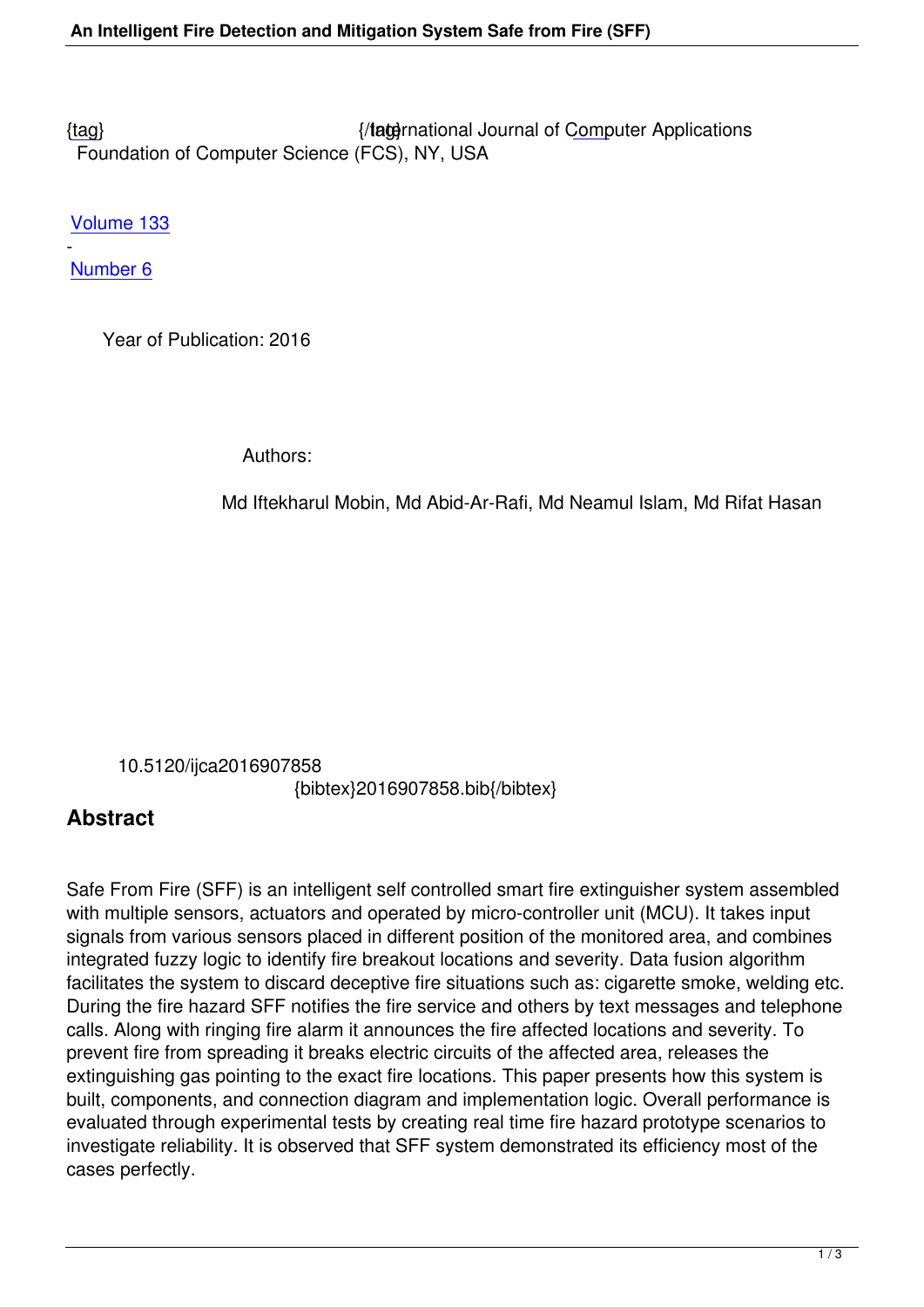## **References**

 1. J. San-Miguel-Ayanz and N. Ravail, "Active fire detection for fire emergency management: Potential and limitations for the operational use of remote sensing," Natural Hazards, vol. 35, no. 3, pp. 361–376, 2005.

 2. Z. Liu and A. K. Kim, "Review of recent developments in fire detection technologies," Journal of Fire Protection Engineering, vol. 13, no. 2, pp. 129–151, 2003.

 3. T. Celik, H. Demirel, H. Ozkaramanli, and M. Uyguroglu, "Fire detection using statistical color model in video sequences," Journal of Visual Communication and Image Representation, vol. 18, no. 2, pp. 176–185, 2007. Fig. 9: Alarm logs are shown in serial monitor of Arduino

 4. Y. Dedeoglu, B. U. Töreyin, U. Güdükbay, and A. E. Cetin, "Real-time fire and flame detection in video." in ICASSP (2), 2005, pp. 669–672.

 5. A. Somov, D. Spirjakin, M. Ivanov, I. Khromushin, R. Passerone, A. Baranov, and A. Savkin, "Combustible gases and early fire detection: an autonomous system for wireless sensor networks," in Proceedings of the 1st International Conference on Energy-Efficient Computing and Networking. ACM, 2010, pp. 85–93.

 6. D. Krstini´c, D. Stipani?cev, and T. Jakov?cevi´c, "Histogrambased smoke segmentation in forest fire detection system," Information Technology and Control, vol. 38, no. 3, 2015.

 7. C.-B. Liu and N. Ahuja, "Vision based fire detection," in Pattern Recognition, 2004. ICPR 2004. Proceedings of the 17th International Conference on, vol. 4. IEEE, 2004, pp. 134– 137.

 8. B. U. Toreyin, Y. Dedeoglu, and A. E. Cetin, "Wavelet based real-time smoke detection in video," in Signal Processing Conference, 2005 13th European. IEEE, 2005, pp. 1–4.

 9. T. Çelik, H. Ozkaramanli, and H. Demirel, "Fire and smoke detection without sensors: image processing based approach," in 15th European signal processing conference, EUSIPCO, 2007, pp. 147–158.

 10. K. Angayarkkani and N. Radhakrishnan, "Efficient forest fire detection system: a spatial data mining and image processing based approach," International Journal of Computer Science and Network Security, vol. 9, no. 3, pp. 100–107, 2009.

 11. M. Bahrepour, N. Meratnia, and P. J. Havinga, "Automatic fire detection: A survey from wireless sensor network perspective," 2008.

 12. A. Ollero, J. Martinez-De Dios, and B. Arrúe, "Integrated systems for early forest-fire detection," in III International Conference on Forest Fire Research 14th Conference on Fire and Forest Meteorology, Luso, vol. 16, 1998, p. 20.

 13. L. Yu, N.Wang, and X. Meng, "Real-time forest fire detection with wireless sensor networks," in Wireless Communications, Networking and Mobile Computing, 2005. Proceedings. 2005 International Conference on, vol. 2. IEEE, 2005, pp. 1214– 1217.

 14. T. L. Chien, K. L. Su, and J. H. Guo, "Develop a multi interface based detection module for home automation," in The 1nd International Conference on New Technological Innovation for Position, 2004, pp. 289–294.

 15. B. Khaleghi, A. Khamis, F. O. Karray, and S. N. Razavi, "Multisensor data fusion: A review of the state-of-the-art," Information Fusion, vol. 14, no. 1, pp. 28–44, 2013.

 16. Mykh, "Burglar and fire alarm system arduino," https:// github.com/mykh/Burglar-and-Fire-Alarm-System-Arduino, 2013.

 17. C. Stanton, "Getting to know arduino : Part 1 : Hello, world!" http://www.element14.com/community/groups/arduino/blog/ 2014/03/28/getting-to-know-arduino-part-1-hello-world, 2014.